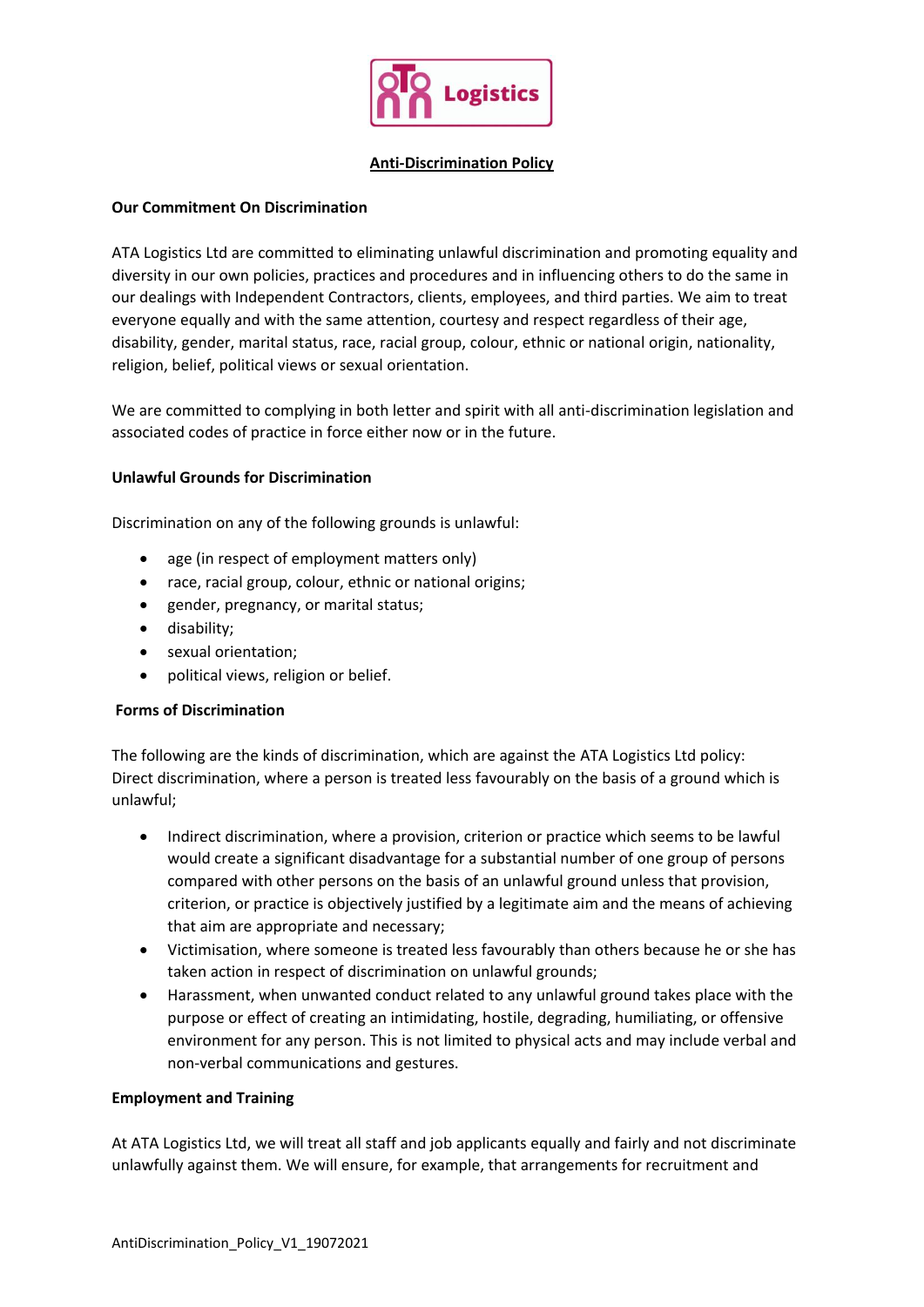

selection, terms and conditions of, access to training opportunities, access to and transfers, grievance and disciplinary processes, demotions, selection for redundancies, dress code, references, bonus schemes, work allocation and any other SLA related activities do not constitute unlawful discrimination against any person or group of persons.

### **Recruitment**

We recognize the value of a diverse workforce and will take steps to ensure that:

- we recruit from the widest pool of qualified candidates possible;
- opportunities are open and accessible to all on the basis of their individual qualities and personal merit;
- selection criteria and processes do not discriminate unjustifiably on any of the unlawful grounds other than where we are exercising permitted positive action;
- all recruitment agencies acting for the ATA Logistics Ltd are aware of this policy and act in accordance with it.

## **Conditions Of Service**

We will treat all independent contractors and staff equally and endeavour to create and maintain a working environment which is free from discrimination and harassment and which respects, wherever possible, the differing backgrounds and beliefs of Independent contractors and staff. Terms and conditions of service for independent contractors and staff will comply with antidiscrimination legislation.

The provision of any independent contractors and staff benefit such as working hours, leave and maternity leave arrangements, performance appraisal schemes, bonus schemes, dress codes, or any other conditions of the SLA will not discriminate against any independent contractor or staff on any unlawful grounds. Where it is possible and reasonable to do so, the Firm will endeavour to provide appropriate facilities and conditions of service which take into account the specific needs of independent contractors and staff which arise from their ethnic or cultural background; political views; gender; responsibilities as career's; disability; religion or belief; or sexual orientation.

#### **Independent Contractors, Suppliers, Agents, and Third Parties**

Any decisions regarding the suitability of suppliers and contractors, agents or other third parties to provide goods or services to us or to our clients will be made in accordance with this policy and not on any of the unlawful grounds. All suppliers, Independent contractors, agents, or other third parties instructed by ATA Logistics Ltd, whether for itself or on behalf of clients, will be made aware of this policy and the need to adhere to it. Failure of any supplier, contractor, agent or other third party or of any of its staff to adhere to the principles set out in this policy or to carry out any discrimination on unlawful grounds will be investigated and appropriate action taken which may include immediate termination of our relationship with them.

#### **Clients**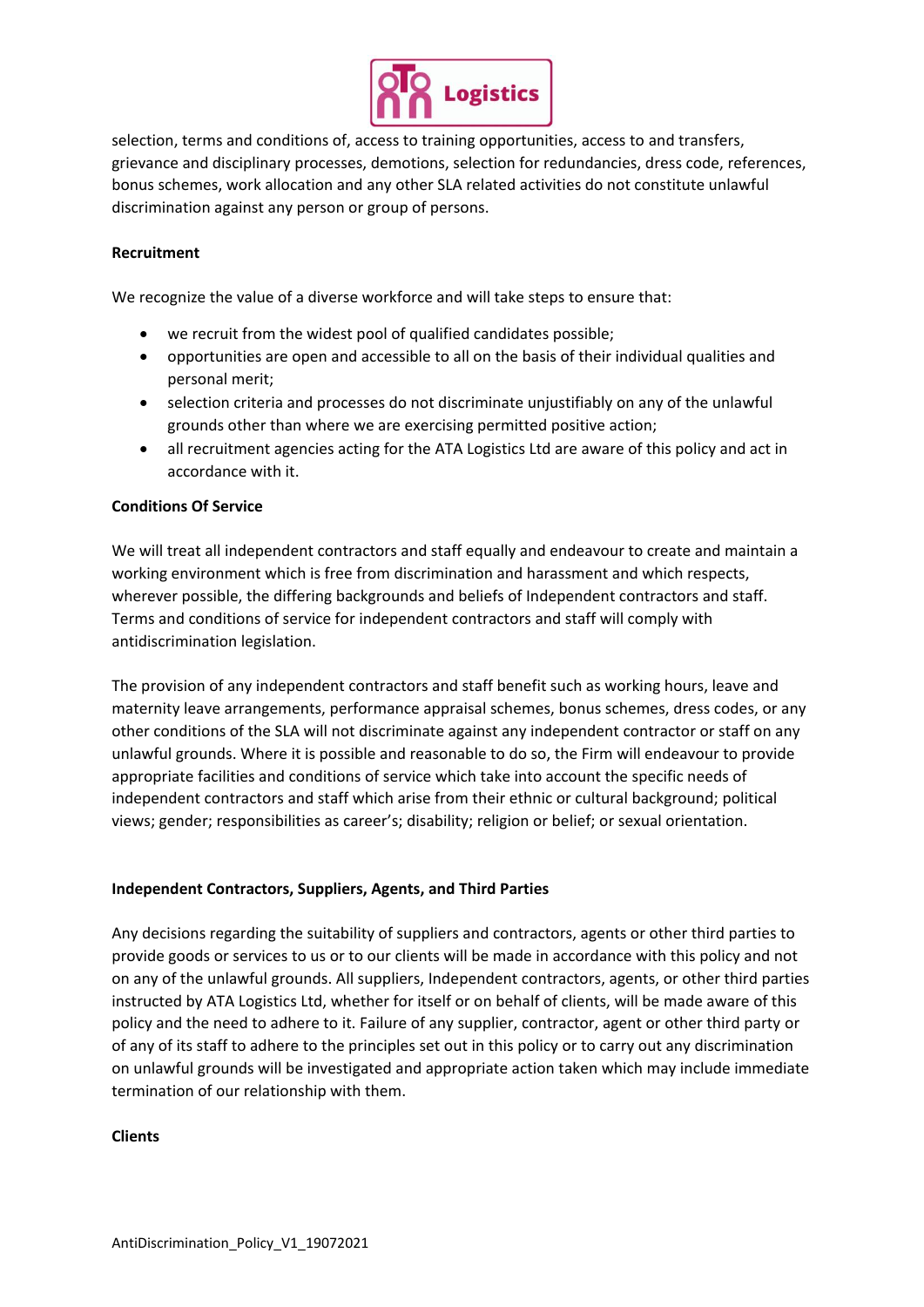

We are free to decide whether to accept instructions from any particular client, but any refusal to act or decision to terminate our services will not be based upon any unlawful grounds. We will not accept instructions from clients who contravene this policy. Where we are required by antidiscrimination legislation to do so and where it is reasonable we will make adjustments to our own working practices to accommodate the needs of any person falling under the appropriate antidiscrimination legislation. We will advise all clients of this policy on taking instructions from them.

# **Promoting Equality and Diversity**

Just as we are committed to anti-discriminatory practices within our organization we are also committed to promoting equality and anti-discrimination in areas in which we have influence. All Independent Contractors and staff will be informed of this policy and will be provided with training appropriate to their needs and responsibilities. All those who act on our behalf will be informed of this policy and will be expected to act in accordance with it when conducting business on our behalf. In all our dealings, suppliers, contractors and recruitment agencies, we will seek to promote the principles set out in this policy.

#### **Implementing the Policy**

Ultimate responsibility for implementing the policy rests with the HR Manager. All our independent contractors, staff are expected to be aware and take notice of the provisions of our antidiscrimination policy and are responsible for ensuring compliance with it when fulfilling their duties or representing ATA Logistics Ltd. Acts of discrimination or harassment on any of the unlawful grounds by those acting on behalf of the ATA Logistics Ltd will lead to appropriate action including termination of employment or services where appropriate. Acts of discrimination or harassment on any of the unlawful grounds by clients or requests by clients for us to carry out any act of discrimination or harassment on any of the unlawful grounds will lead to termination of our service agreement with them.

#### **Complaints Of Discrimination**

We will treat seriously, and, where appropriate, will take action regarding all complaints of discrimination or harassment on any of the unlawful grounds made by staff, clients, independent contractors or other third parties. All complaints will be investigated in accordance with our antiharassment policy and the complainant will be informed of the outcome.

#### **Questionnaires**

We will endeavour to fully and promptly answer any statutory questionnaires served on us under the provisions in the Equality Act 2010and any similar or future legislation.

#### **Monitoring and Review**

The policy will be monitored and reviewed on a regular basis (and in any event at least annually) to measure its progress and judge its effectiveness. In particular, we will record and consider the number and outcome of complaints of discrimination made by staff, clients, Independent contractors and other third parties and the details of any potentially unlawful grounds for